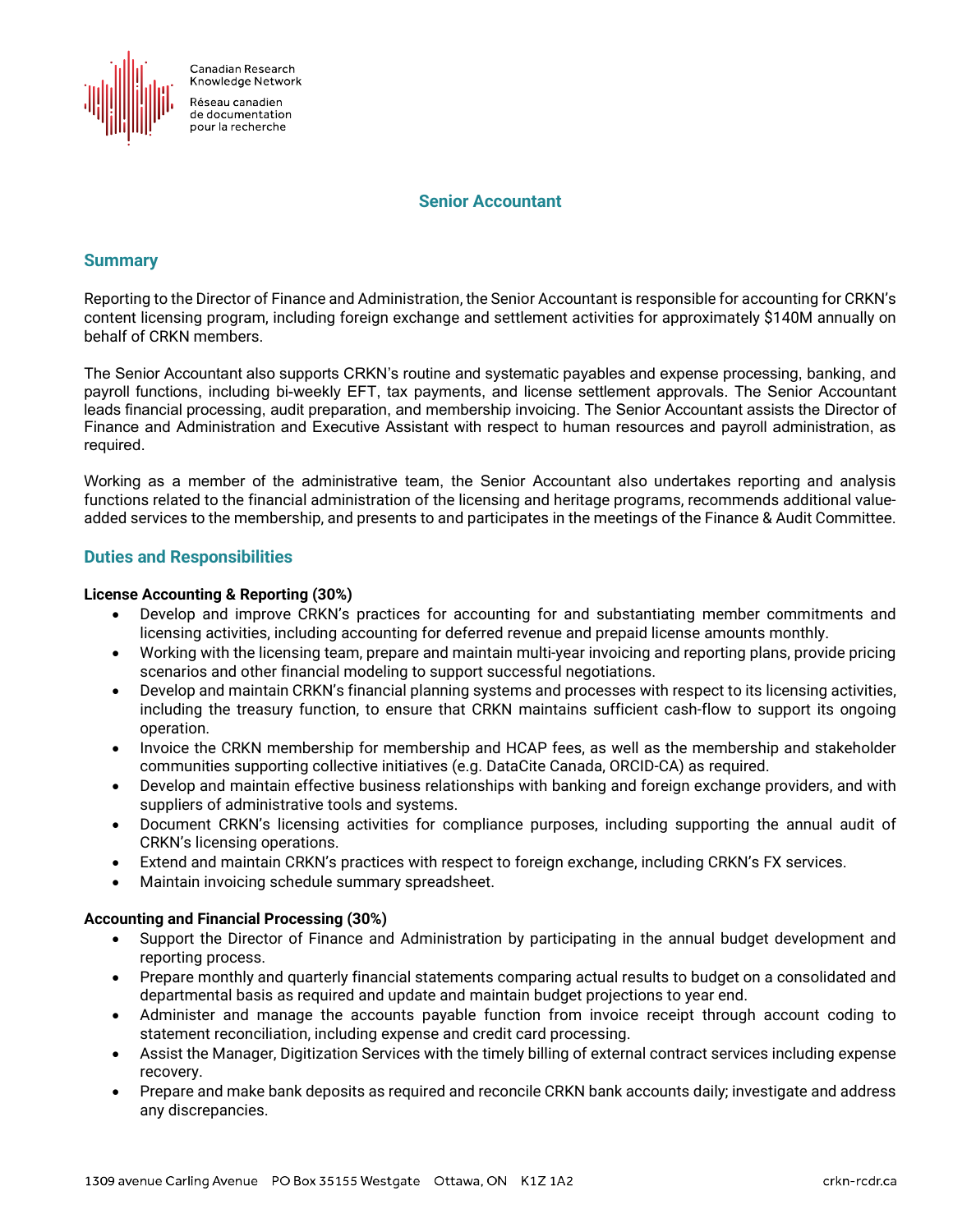- Coordinate and process biweekly EFT runs and tax and bill payments, as required.
- Develop, maintain and extend financial schedules to support orderly month-end and year-end processing.
- Support the audit process for CRKN, including serving as primary point of contact for audit requests.
- Continuously propose improvement and efficiencies in processing, including electronic processing.

## **Financial Services and Metrics (20%)**

- Extend and maintain financial and non-financial metrics for CRKN's programs to demonstrate value and provide additional financial tools to the CRKN membership.
- Develop and support programs to add additional services to support budget development at member universities.
- Ensure and demonstrate that CRKN's programs meets best practices for university administration, public procurement, transparency and value.
- Contribute to the annual Management Discussion & Analysis document.
- Oversee the inventory, tracking, amortization and disposition of CRKN's capital assets and leased IT equipment; actively participate in the timely renewal of CRKN's leased IT workstation infrastructure.

# **Governance (10%)**

- Participate actively in the Finance & Audit Committee and other committees and task groups as needed, including preparation of formal committee meeting agendas and supporting documentation.
- Provide advice and support to the Finance & Audit Committee including providing an orientation for new committee members with respect to its mandate and the operations of the organization.

## **Special projects (10%)**

• Other projects as required by the organization.

In a small team environment, every individual is expected to work towards overall CRKN goals and at times a team effort is required that may involve taking on tasks outside the normal or expected scope of their role. Other duties may be assigned as required.

# **Qualifications:**

The ideal candidate will have expertise and experience in accounting and accounting applications, with foreign exchange and international settlement, and exceptional communications and organization skills. Other qualifications and experience include:

- Degree in business (or related) and ideally, accredited financial certification (or working towards accreditation).
- Knowledge and experience with Canadian accounting standards for not-for-profits or private enterprises including all provincial commodity taxes.
- Ability to work within, learn, and maintain existing financial frameworks and experience updating systems and processes to meet shifting organizational needs.
- Demostrated problem solving skills, and experience in data manipulation and analysis.
- Exceptional Microsoft Excel skills (and MS Office/Office365 skills) are critical, as are demonstrated abilities to innovate solutions and find efficiencies.
- Confident, clear and articulate communication skills with strong writing and presentation skills.
- Demonstrated ability to adapt to changing environments and meet competing deadlines, priortiizing tasks with discretion, tact and good judgement.
- High level of initiative.
- Demonstrated ability to recognize and anticipate what needs to be done.
- An interest in the higher education or gallery, library, museum, archives (GLAM) sector, and an understanding of the trends, issues and challenges facing academic libraries.
- Familiarity with ERP tools (Sage 50, Certify.com) currently used by CRKN would be an asset. Accounting system implementation and knowledge of Quickbooks is desirable.